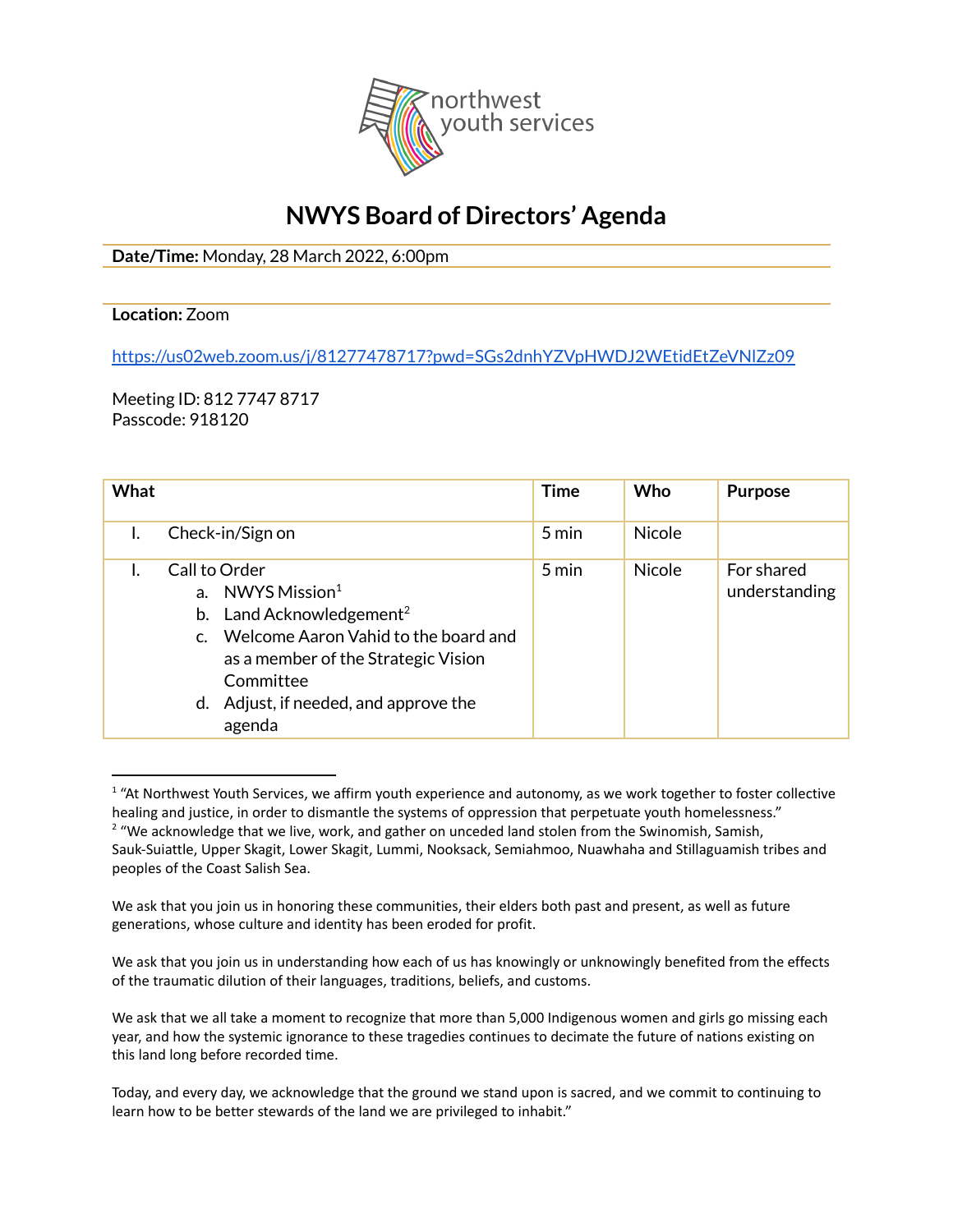

| П.   | Consent Agenda                              | 5 min    | <b>Nicole</b> | For decision |
|------|---------------------------------------------|----------|---------------|--------------|
|      | February 2022 Meeting Minutes<br>a.         |          |               |              |
|      | <b>Financial Statements:</b><br>b.          |          |               |              |
|      | <b>Balance Sheet vs Previous Year</b><br>i. |          |               |              |
|      | ii. Cash Flow Projection                    |          |               |              |
|      | <b>Restricted Cash Worksheet</b><br>iii.    |          |               |              |
|      | P&L vs Budget<br>iv.                        |          |               |              |
| III. | <b>Executive Director's Report</b>          | $15$ min | Jason         | For          |
|      | a. Acquisitions due diligence process       |          |               | information  |
|      | update (no Board action needed)             |          |               |              |
| IV.  | <b>Finance Committee Report</b>             | $15$ min | Richard       | For          |
|      | Developing a Finance Committee<br>a.        |          |               | information  |
|      | Charter                                     |          |               |              |
| V.   | <b>Strategic Vision Committee Report</b>    | $15$ min | Colton        | For          |
|      | a. Link to Community Member & Board         |          |               | information  |
|      | Survey                                      |          |               |              |
| VI.  | President's Report                          | $15$ min | <b>Nicole</b> | For          |
|      | Current board priorities (Q1 & Q2):<br>a.   |          |               | information  |
|      | Board recruitment (DRI: Daija)<br>i.        |          |               |              |
|      | Adopt a Strategic Vision (DRI:<br>ii.       |          |               |              |
|      | Colton)                                     |          |               |              |
|      | iii. Bylaws update (DRI: Nicole):           |          |               |              |
|      | 1. If interested, you can see               |          |               |              |
|      | the current state of a                      |          |               |              |
|      | bylaws draft here. It is a                  |          |               |              |
|      | mashup of <b>Bylaws</b>                     |          |               |              |
|      | Committee                                   |          |               |              |
|      | recommendations from                        |          |               |              |
|      | $10/2019$ , best practices                  |          |               |              |
|      | as defined in Robert's                      |          |               |              |
|      | <b>Rules of Order Newly</b>                 |          |               |              |
|      | Revised, and                                |          |               |              |
|      | requirements defined in                     |          |               |              |
|      | the updated Washington                      |          |               |              |
|      | <b>Nonprofit Corporation</b>                |          |               |              |
|      | <u>Act.</u>                                 |          |               |              |
|      | 2. Call (650-714-5793) or                   |          |               |              |
|      | email Nicole                                |          |               |              |
|      | (nkhemenway@gmail.co                        |          |               |              |
|      | m). or leave comments in                    |          |               |              |
|      | the doc if you want to                      |          |               |              |